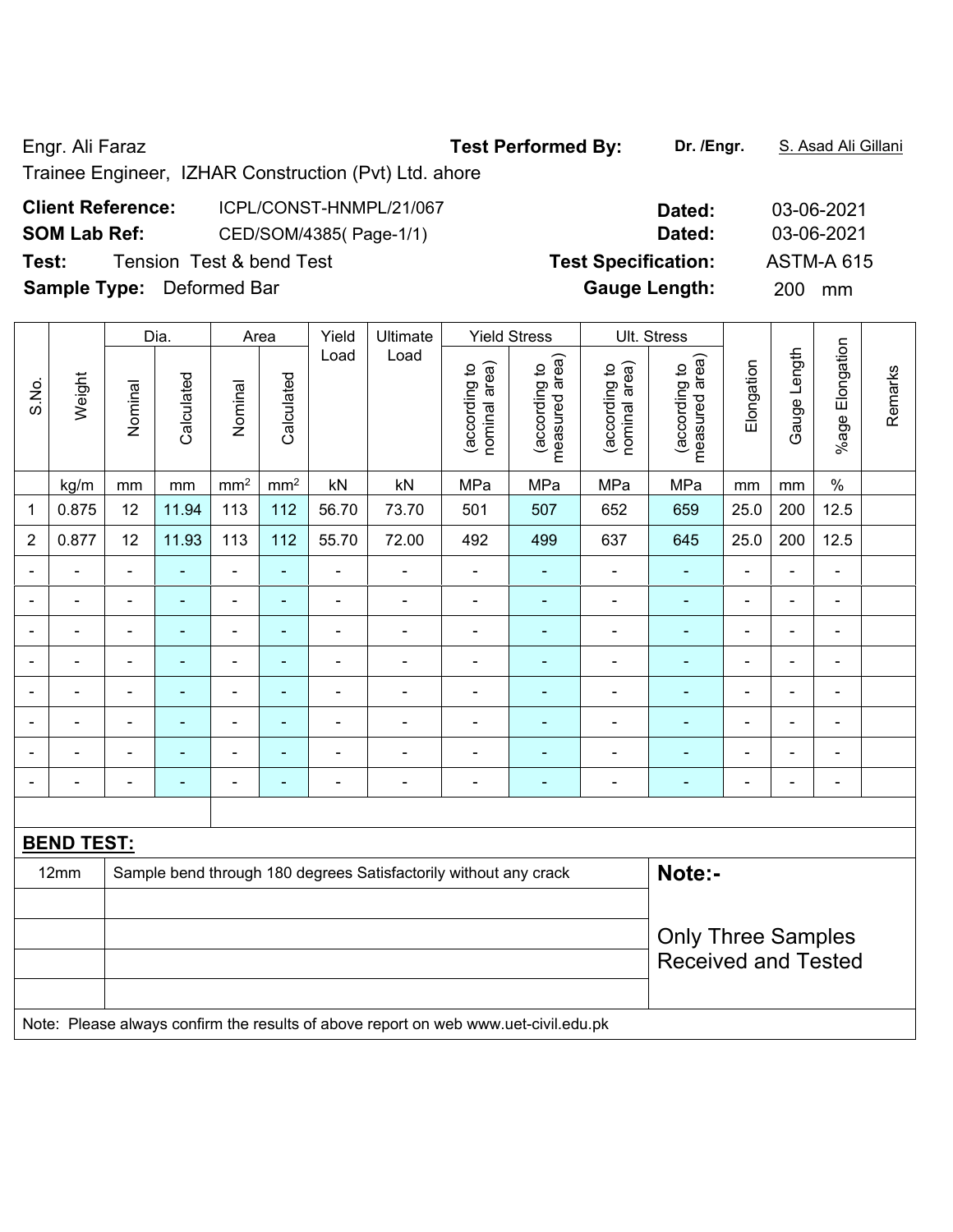Engr. Ali Faraz **Test Performed By: Dr. /Engr.** S. Asad Ali Gillani

## Trainee Engineer, IZHAR Construction (Pvt) Ltd. ahore

# **Client Reference:** ICPL/CONST-HNMPL/21/068 **Dated:** 03-06-2021 **SOM Lab Ref:** CED/SOM/4385( Page-2/3) **Dated:** 03-06-2021 **Test:** Tension Test & bend Test **Test Specification:** ASTM-A 615 **Sample Type:** Deformed Bar **Gauge Length:** 200 mm

|                          |                                                                                     |                | Dia.           | Area                         |                 | Yield          | Ultimate                                                         |                                | <b>Yield Stress</b>             |                                | Ult. Stress                        |                          |                |                 |         |
|--------------------------|-------------------------------------------------------------------------------------|----------------|----------------|------------------------------|-----------------|----------------|------------------------------------------------------------------|--------------------------------|---------------------------------|--------------------------------|------------------------------------|--------------------------|----------------|-----------------|---------|
| S.No.                    | Weight                                                                              | Nominal        | Calculated     | Nominal                      | Calculated      | Load           | Load                                                             | nominal area)<br>(according to | measured area)<br>(according to | nominal area)<br>(according to | area)<br>(according to<br>measured | Elongation               | Gauge Length   | %age Elongation | Remarks |
|                          | kg/m                                                                                | mm             | mm             | mm <sup>2</sup>              | mm <sup>2</sup> | kN             | kN                                                               | MPa                            | MPa                             | MPa                            | MPa                                | mm                       | mm             | $\%$            |         |
| $\mathbf 1$              | 1.549                                                                               | 16             | 15.84          | 201                          | 197             | 97.20          | 128.00                                                           | 483                            | 494                             | 637                            | 650                                | 32.5                     | 200            | 16.3            |         |
| $\overline{2}$           | 1.550                                                                               | 16             | 15.86          | 201                          | 197             | 99.50          | 130.00                                                           | 495                            | 504                             | 647                            | 659                                | 30.0                     | 200            | 15.0            |         |
|                          |                                                                                     | $\blacksquare$ |                | L,                           | ä,              | ä,             |                                                                  | ä,                             | ä,                              | ä,                             |                                    | ä,                       |                | ä,              |         |
| $\overline{\phantom{0}}$ | $\overline{\phantom{0}}$                                                            | $\blacksquare$ | $\blacksquare$ | $\qquad \qquad \blacksquare$ | $\blacksquare$  | $\blacksquare$ | $\overline{\phantom{a}}$                                         | $\blacksquare$                 | $\blacksquare$                  | $\blacksquare$                 | $\blacksquare$                     | $\blacksquare$           | $\blacksquare$ | ÷               |         |
| $\overline{\phantom{0}}$ | $\blacksquare$                                                                      | $\blacksquare$ | $\blacksquare$ | $\blacksquare$               | $\blacksquare$  | $\blacksquare$ | $\blacksquare$                                                   | $\blacksquare$                 | $\blacksquare$                  | $\blacksquare$                 | $\blacksquare$                     | ÷                        | $\blacksquare$ | $\blacksquare$  |         |
|                          |                                                                                     | $\blacksquare$ | $\blacksquare$ | ÷                            | $\blacksquare$  | $\blacksquare$ | $\overline{\phantom{0}}$                                         | $\overline{\phantom{a}}$       | $\blacksquare$                  | $\overline{\phantom{a}}$       | $\overline{\phantom{0}}$           | $\overline{\phantom{a}}$ | $\blacksquare$ | ÷               |         |
| $\overline{\phantom{a}}$ | ÷                                                                                   | $\blacksquare$ | ä,             | $\qquad \qquad \blacksquare$ | $\blacksquare$  | $\frac{1}{2}$  | $\blacksquare$                                                   | Ē,                             | $\blacksquare$                  | $\blacksquare$                 | ۰                                  | $\blacksquare$           | $\blacksquare$ | ÷,              |         |
|                          | ä,                                                                                  | $\blacksquare$ | ä,             | ÷,                           | $\blacksquare$  | $\frac{1}{2}$  | $\blacksquare$                                                   | $\blacksquare$                 | ä,                              | $\blacksquare$                 | ÷                                  | ÷,                       | ä,             | ÷,              |         |
| $\blacksquare$           | $\blacksquare$                                                                      | L,             | ä,             | ÷,                           | $\blacksquare$  | ä,             | $\blacksquare$                                                   | $\blacksquare$                 | ä,                              | $\blacksquare$                 | ä,                                 | ä,                       | ä,             | ä,              |         |
|                          | $\blacksquare$                                                                      | $\blacksquare$ | $\blacksquare$ | $\blacksquare$               | ä,              | $\blacksquare$ | ä,                                                               | Ē,                             | $\blacksquare$                  | $\blacksquare$                 | $\blacksquare$                     | $\blacksquare$           | $\blacksquare$ | ä,              |         |
|                          |                                                                                     |                |                |                              |                 |                |                                                                  |                                |                                 |                                |                                    |                          |                |                 |         |
|                          | <b>BEND TEST:</b>                                                                   |                |                |                              |                 |                |                                                                  |                                |                                 |                                |                                    |                          |                |                 |         |
|                          | 16mm                                                                                |                |                |                              |                 |                | Sample bend through 180 degrees Satisfactorily without any crack |                                |                                 |                                | Note:-                             |                          |                |                 |         |
|                          |                                                                                     |                |                |                              |                 |                |                                                                  |                                |                                 |                                |                                    |                          |                |                 |         |
|                          |                                                                                     |                |                |                              |                 |                |                                                                  |                                |                                 |                                | <b>Only Three Samples</b>          |                          |                |                 |         |
|                          |                                                                                     |                |                |                              |                 |                |                                                                  |                                |                                 |                                | <b>Received and Tested</b>         |                          |                |                 |         |
|                          |                                                                                     |                |                |                              |                 |                |                                                                  |                                |                                 |                                |                                    |                          |                |                 |         |
|                          | Note: Please always confirm the results of above report on web www.uet-civil.edu.pk |                |                |                              |                 |                |                                                                  |                                |                                 |                                |                                    |                          |                |                 |         |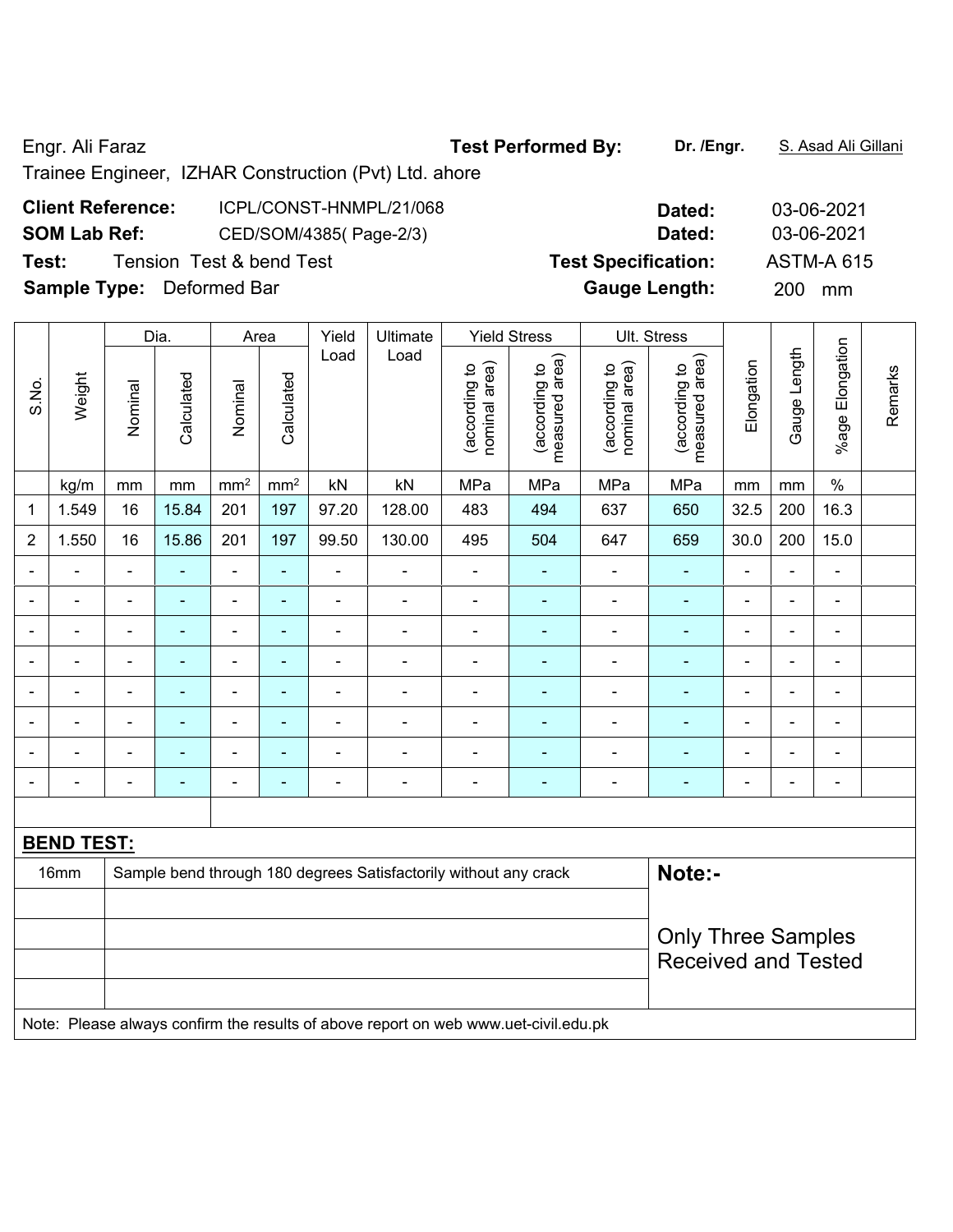Engr. Ali Faraz **Test Performed By: Dr. /Engr.** S. Asad Ali Gillani

Trainee Engineer, IZHAR Construction (Pvt) Ltd. ahore

# **Client Reference:** ICPL/CONST-HNMPL/21/069 **Dated:** 03-06-2021 **SOM Lab Ref:** CED/SOM/4385( Page-3/3) **Dated:** 03-06-2021 **Test:** Tension Test & bend Test **Test Specification:** ASTM-A 615 **Sample Type:** Deformed Bar **Gauge Length:** 200 mm

|                          |                   |                           | Dia.           | Area                     |                | Yield          | Ultimate                                                                            |                                | <b>Yield Stress</b>             |                                | Ult. Stress                        |                |                              |                          |         |
|--------------------------|-------------------|---------------------------|----------------|--------------------------|----------------|----------------|-------------------------------------------------------------------------------------|--------------------------------|---------------------------------|--------------------------------|------------------------------------|----------------|------------------------------|--------------------------|---------|
| S.No.                    | Weight            | Nominal                   | Calculated     | Nominal                  | Calculated     | Load           | Load                                                                                | nominal area)<br>(according to | measured area)<br>(according to | nominal area)<br>(according to | area)<br>(according to<br>measured | Elongation     | Gauge Length                 | %age Elongation          | Remarks |
|                          | kg/m              | mm                        | mm             | $\rm mm^2$               | $\text{mm}^2$  | kN             | kN                                                                                  | MPa                            | MPa                             | MPa                            | MPa                                | mm             | mm                           | $\%$                     |         |
| 1                        | 2.456             | 20                        | 19.96          | 314                      | 313            | 154.00         | 200.60                                                                              | 490                            | 493                             | 639                            | 641                                | 30.0           | 200                          | 15.0                     |         |
| $\overline{2}$           | 2.457             | 20                        | 19.96          | 314                      | 313            | 155.70         | 202.20                                                                              | 496                            | 498                             | 644                            | 647                                | 32.5           | 200                          | 16.3                     |         |
|                          |                   | ÷                         |                | $\blacksquare$           | ä,             |                | ÷,                                                                                  | $\blacksquare$                 | ä,                              | $\blacksquare$                 | ä,                                 | $\blacksquare$ | ÷                            | $\blacksquare$           |         |
| ٠                        |                   | ä,                        |                | $\blacksquare$           | $\blacksquare$ |                | $\frac{1}{2}$                                                                       | $\blacksquare$                 | ä,                              | ä,                             | $\blacksquare$                     | $\blacksquare$ | $\blacksquare$               | $\blacksquare$           |         |
| $\overline{\phantom{a}}$ | $\blacksquare$    | $\overline{\phantom{a}}$  | $\blacksquare$ | $\overline{\phantom{a}}$ | $\blacksquare$ | $\blacksquare$ | $\qquad \qquad \blacksquare$                                                        | $\overline{a}$                 | ٠                               | ä,                             | $\blacksquare$                     | $\blacksquare$ | $\blacksquare$               | $\blacksquare$           |         |
| $\blacksquare$           | $\blacksquare$    | $\overline{\phantom{a}}$  | $\blacksquare$ | $\overline{\phantom{a}}$ | $\blacksquare$ | $\blacksquare$ | ÷,                                                                                  | $\blacksquare$                 | ÷                               | ÷,                             | ÷                                  | $\blacksquare$ | $\qquad \qquad \blacksquare$ | $\overline{\phantom{a}}$ |         |
| $\blacksquare$           | $\blacksquare$    | $\blacksquare$            | $\blacksquare$ | $\blacksquare$           | $\blacksquare$ | $\blacksquare$ | $\frac{1}{2}$                                                                       | $\blacksquare$                 | ۰                               | ÷                              | $\blacksquare$                     | $\blacksquare$ | $\blacksquare$               | $\overline{\phantom{a}}$ |         |
| $\blacksquare$           | $\blacksquare$    | $\blacksquare$            | $\blacksquare$ | $\blacksquare$           | $\blacksquare$ | $\blacksquare$ | $\frac{1}{2}$                                                                       | $\blacksquare$                 | ÷,                              | ä,                             | ä,                                 | $\blacksquare$ | ä,                           | $\blacksquare$           |         |
| $\blacksquare$           | $\blacksquare$    | ä,                        | $\blacksquare$ | $\blacksquare$           | $\blacksquare$ | $\blacksquare$ | $\blacksquare$                                                                      | $\blacksquare$                 | ä,                              | L,                             | ä,                                 | $\blacksquare$ | ä,                           | L,                       |         |
| $\blacksquare$           | $\blacksquare$    | L,                        | $\blacksquare$ | $\blacksquare$           | ÷,             | $\blacksquare$ | ÷,                                                                                  | $\blacksquare$                 | ä,                              | Ē,                             | ÷,                                 | $\blacksquare$ | $\overline{\phantom{a}}$     | $\blacksquare$           |         |
|                          |                   |                           |                |                          |                |                |                                                                                     |                                |                                 |                                |                                    |                |                              |                          |         |
|                          | <b>BEND TEST:</b> |                           |                |                          |                |                |                                                                                     |                                |                                 |                                |                                    |                |                              |                          |         |
|                          | 20mm              |                           |                |                          |                |                | Sample bend through 180 degrees Satisfactorily without any crack                    |                                |                                 |                                | Note:-                             |                |                              |                          |         |
|                          |                   |                           |                |                          |                |                |                                                                                     |                                |                                 |                                |                                    |                |                              |                          |         |
|                          |                   | <b>Only Three Samples</b> |                |                          |                |                |                                                                                     |                                |                                 |                                |                                    |                |                              |                          |         |
|                          |                   |                           |                |                          |                |                |                                                                                     |                                |                                 |                                | <b>Received and Tested</b>         |                |                              |                          |         |
|                          |                   |                           |                |                          |                |                |                                                                                     |                                |                                 |                                |                                    |                |                              |                          |         |
|                          |                   |                           |                |                          |                |                | Note: Please always confirm the results of above report on web www.uet-civil.edu.pk |                                |                                 |                                |                                    |                |                              |                          |         |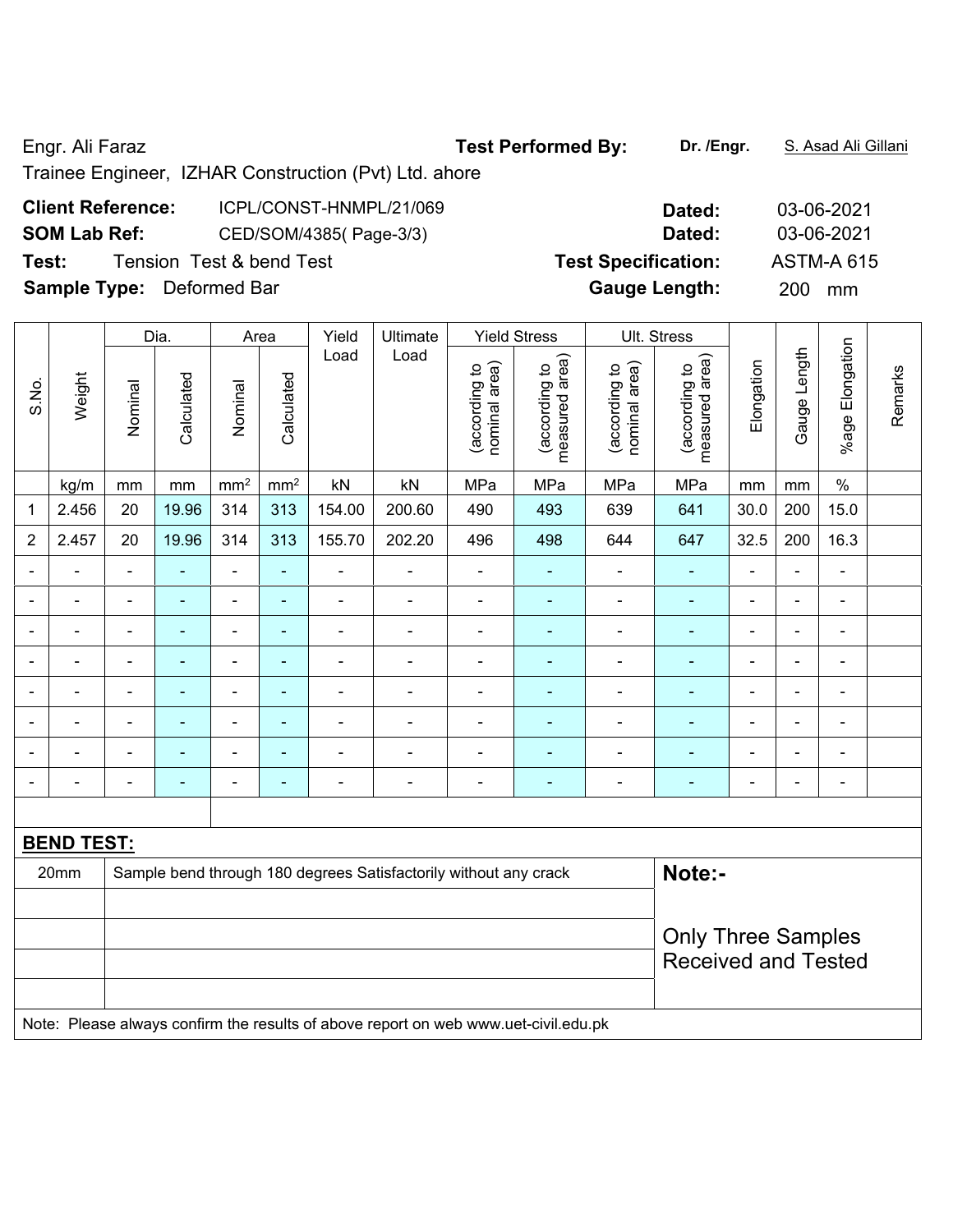Muhammad Danish Khurshid **Test Performed By:** Dr. /Engr. **S. Asad Ali Gillani** Manager Construction, Orient Electronice (Pvt) Ltd, Lahore

| <b>Client Reference:</b>         | OSH-SO/UET/Agha Steel Test/030621-15 | Dated:                     | 03-06-2021        |
|----------------------------------|--------------------------------------|----------------------------|-------------------|
| <b>SOM Lab Ref:</b>              | CED/SOM/4389 (Page-1/1)              | Dated:                     | 03-06-2021        |
| Test:                            | Tensile Test & Bend Test             | <b>Test Specification:</b> | <b>ASTM-A-615</b> |
| <b>Sample Type:</b> Deformed Bar |                                      | <b>Gauge Length:</b>       | 200 mm            |

|                |                   |                              | Dia.                     |                          | Area            | Yield          | Ultimate                                                         |                                | <b>Yield Stress</b>             |                                | Ult. Stress                     |                          |                |                              |         |
|----------------|-------------------|------------------------------|--------------------------|--------------------------|-----------------|----------------|------------------------------------------------------------------|--------------------------------|---------------------------------|--------------------------------|---------------------------------|--------------------------|----------------|------------------------------|---------|
| S.No.          | Weight            | Nominal                      | Calculated               | Nominal                  | Calculated      | Load           | Load                                                             | nominal area)<br>(according to | measured area)<br>(according to | nominal area)<br>(according to | measured area)<br>(according to | Elongation               | Gauge Length   | %age Elongation              | Remarks |
|                | kg/m              | mm                           | mm                       | mm <sup>2</sup>          | mm <sup>2</sup> | kN             | kN                                                               | MPa                            | MPa                             | MPa                            | MPa                             | mm                       | mm             | $\%$                         |         |
| 1              | 0.954             | 12                           | 12.41                    | 113                      | 121             | 58.70          | 74.70                                                            | 519                            | 486                             | 660                            | 618                             | 25.0                     | 200            | 12.5                         |         |
| $\overline{2}$ | 0.993             | 12                           | 12.69                    | 113                      | 127             | 61.70          | 87.20                                                            | 546                            | 488                             | 771                            | 690                             | 27.5                     | 200            | 13.8                         |         |
|                |                   | $\blacksquare$               | ÷                        | ÷,                       | ÷               | L,             | $\blacksquare$                                                   | $\blacksquare$                 | ۰                               | $\blacksquare$                 | $\blacksquare$                  | $\blacksquare$           | $\blacksquare$ | ä,                           |         |
|                |                   | $\blacksquare$               | $\blacksquare$           | $\blacksquare$           | ۰               | ÷              | Ē,                                                               | ۰                              | ۰                               | $\blacksquare$                 | $\blacksquare$                  | $\blacksquare$           | Ē,             | ۰                            |         |
| $\blacksquare$ | $\blacksquare$    | $\blacksquare$               | $\blacksquare$           | $\blacksquare$           | ÷               | ä,             | $\blacksquare$                                                   | ۰                              | ۰                               | $\blacksquare$                 | $\blacksquare$                  | $\blacksquare$           | $\blacksquare$ | $\overline{\phantom{a}}$     |         |
|                |                   | $\qquad \qquad \blacksquare$ | $\overline{\phantom{a}}$ | $\blacksquare$           | ÷               | -              | -                                                                | $\overline{a}$                 | ۰                               | $\blacksquare$                 | ÷                               | -                        | $\blacksquare$ | ۰                            |         |
|                |                   | -                            |                          | $\overline{\phantom{a}}$ | ÷               | ä,             | ä,                                                               | ۰                              | ۰                               |                                | $\blacksquare$                  | $\blacksquare$           | $\blacksquare$ | $\blacksquare$               |         |
| $\blacksquare$ | $\blacksquare$    | $\overline{a}$               | $\blacksquare$           | $\blacksquare$           | ÷               | $\overline{a}$ | $\blacksquare$                                                   | $\overline{\phantom{a}}$       | ÷                               | ÷                              | $\blacksquare$                  | $\blacksquare$           | $\blacksquare$ | $\qquad \qquad \blacksquare$ |         |
|                |                   | ٠                            |                          | $\blacksquare$           | Ē.              | Ē,             | L,                                                               | ۰                              | ۰                               |                                | Ē.                              |                          | Ē,             | $\blacksquare$               |         |
| $\blacksquare$ |                   | $\overline{\phantom{0}}$     | $\blacksquare$           | $\overline{\phantom{0}}$ | ۰               | $\blacksquare$ | $\blacksquare$                                                   | ۰                              | ۰                               | $\blacksquare$                 | ۰                               | $\overline{\phantom{0}}$ | $\blacksquare$ | $\blacksquare$               |         |
|                |                   |                              |                          |                          |                 |                |                                                                  |                                |                                 |                                |                                 |                          |                |                              |         |
|                | <b>BEND TEST:</b> |                              |                          |                          |                 |                |                                                                  |                                |                                 |                                |                                 |                          |                |                              |         |
|                | 12mm              |                              |                          |                          |                 |                | Sample bend through 180 degrees Satisfactorily without any crack |                                |                                 |                                | Note:-                          |                          |                |                              |         |
|                |                   |                              |                          |                          |                 |                |                                                                  |                                |                                 |                                |                                 |                          |                |                              |         |
|                |                   |                              |                          |                          |                 |                |                                                                  |                                |                                 |                                | <b>Only Three Samples</b>       |                          |                |                              |         |
|                |                   |                              |                          |                          |                 |                |                                                                  |                                |                                 |                                | <b>Received and Tested</b>      |                          |                |                              |         |
|                |                   |                              |                          |                          |                 |                |                                                                  |                                |                                 |                                |                                 |                          |                |                              |         |

Note: Please always confirm the results of above report on web www.uet-civil.edu.pk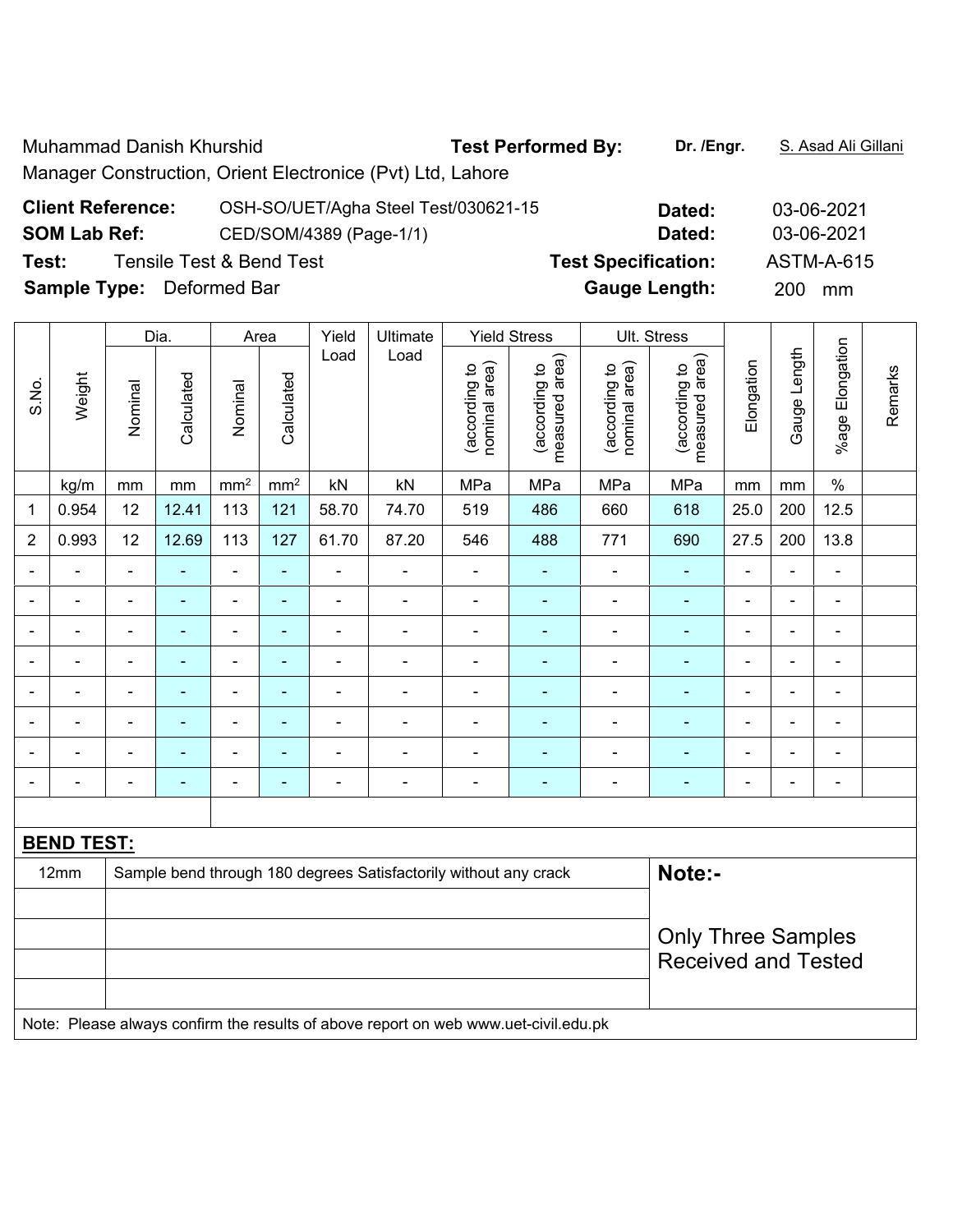Munsaf Ali **Munsaf Ali Test Performed By:** Dr. /Engr. Gillani Manger Construction Civil, Sitara Chemical Industries Ltd. Faisalabad **SOM Lab** 

 $\overline{1}$ 

**Client Reference:** nil

**Test:** Tension Test & Bend Test **Test Specification:** ASTM-A-615 **Gauge Length:** 8 inch **Sample Type:** Deformed Bar (Kamran Steel)

**Ref:** 4381(Page-1/1) **Dated:** 02-06-2021 **Dated:** 03-06-2021

|                          |                   |                                                                            | Dia.           |                 | Area                     | Yield          | Ultimate                                                                            |                                | <b>Yield Stress</b>             |                                | Ult. Stress                                             |                          |                |                              |         |
|--------------------------|-------------------|----------------------------------------------------------------------------|----------------|-----------------|--------------------------|----------------|-------------------------------------------------------------------------------------|--------------------------------|---------------------------------|--------------------------------|---------------------------------------------------------|--------------------------|----------------|------------------------------|---------|
| S.No.                    | Weight            | Nominal                                                                    | Calculated     | Nominal         | Calculated               | Load           | Load                                                                                | (according to<br>nominal area) | (according to<br>measured area) | nominal area)<br>(according to | (according to<br>measured area)                         | Elongation               | Gauge Length   | %age Elongation              | Remarks |
|                          | Ib/ft             | $\#$                                                                       | in             | in <sup>2</sup> | in <sup>2</sup>          | Tons           | Tons                                                                                | psi                            | psi                             | psi                            | psi                                                     | in                       | in             | $\%$                         |         |
| 1                        | 0.607             | $\overline{4}$                                                             | 0.476          | 0.20            | 0.178                    | 5.37           | 7.56                                                                                | 59240                          | 66560                           | 83410                          | 93720                                                   | 1.30                     | 8.0            | 16.3                         |         |
| 2                        | 0.616             | $\overline{4}$                                                             | 0.480          | 0.20            | 0.181                    | 5.45           | 7.67                                                                                | 60140                          | 66450                           | 84530                          | 93410                                                   | 1.30                     | 8.0            | 16.3                         |         |
| $\blacksquare$           | ÷.                | $\blacksquare$                                                             | $\blacksquare$ | ÷,              |                          | $\blacksquare$ | $\overline{\phantom{a}}$                                                            | L,                             | ٠                               | ÷                              | $\blacksquare$                                          | $\blacksquare$           | $\blacksquare$ | $\qquad \qquad \blacksquare$ |         |
| $\blacksquare$           | ÷.                | $\blacksquare$                                                             | $\blacksquare$ | ÷,              | $\blacksquare$           | $\blacksquare$ | $\blacksquare$                                                                      | $\blacksquare$                 | ۰                               | $\blacksquare$                 | $\blacksquare$                                          | $\blacksquare$           | ÷              | $\blacksquare$               |         |
| $\overline{\phantom{0}}$ | ÷                 | $\blacksquare$                                                             | $\blacksquare$ | ÷               |                          | $\blacksquare$ | ä,                                                                                  |                                | ۰                               | $\overline{a}$                 | $\blacksquare$                                          | ä,                       | ÷              | $\blacksquare$               |         |
|                          |                   |                                                                            | $\blacksquare$ | ۰               |                          |                | $\blacksquare$                                                                      | ä,                             |                                 | $\blacksquare$                 |                                                         | $\blacksquare$           |                | ۰                            |         |
|                          |                   |                                                                            | ÷,             | ÷               |                          |                | $\blacksquare$                                                                      |                                |                                 | $\overline{a}$                 |                                                         | $\blacksquare$           |                | $\blacksquare$               |         |
|                          | $\blacksquare$    | $\blacksquare$                                                             | ۰              | ÷               | $\blacksquare$           | $\blacksquare$ | $\overline{\phantom{0}}$                                                            | $\blacksquare$                 | ۰                               | $\blacksquare$                 | $\blacksquare$                                          | $\blacksquare$           | $\blacksquare$ | $\blacksquare$               |         |
| $\blacksquare$           |                   |                                                                            | ÷              | ÷               |                          |                | $\overline{a}$                                                                      | $\blacksquare$                 | ÷                               | $\overline{a}$                 | $\blacksquare$                                          | $\blacksquare$           | Ē,             | $\overline{\phantom{a}}$     |         |
| $\blacksquare$           | L.                | $\blacksquare$                                                             | ۰              | ÷               | $\overline{\phantom{0}}$ | $\blacksquare$ | $\blacksquare$                                                                      | -                              | $\overline{\phantom{0}}$        | $\blacksquare$                 | $\overline{\phantom{a}}$                                | $\overline{\phantom{a}}$ | $\blacksquare$ | $\overline{\phantom{a}}$     |         |
|                          |                   |                                                                            |                |                 |                          |                |                                                                                     |                                |                                 |                                |                                                         |                          |                |                              |         |
|                          | <b>BEND TEST:</b> |                                                                            |                |                 |                          |                |                                                                                     |                                |                                 |                                |                                                         |                          |                |                              |         |
|                          | #4                | Note:-<br>Sample bend through 180 degrees Satisfactorily without any crack |                |                 |                          |                |                                                                                     |                                |                                 |                                |                                                         |                          |                |                              |         |
|                          |                   |                                                                            |                |                 |                          |                |                                                                                     |                                |                                 |                                |                                                         |                          |                |                              |         |
|                          |                   |                                                                            |                |                 |                          |                |                                                                                     |                                |                                 |                                | <b>Only Three Samples</b><br><b>Received and Tested</b> |                          |                |                              |         |
|                          |                   |                                                                            |                |                 |                          |                | Note: Please always confirm the results of above report on web www.uet-civil.edu.pk |                                |                                 |                                |                                                         |                          |                |                              |         |

S. Asad Ali

 $\overline{\phantom{a}}$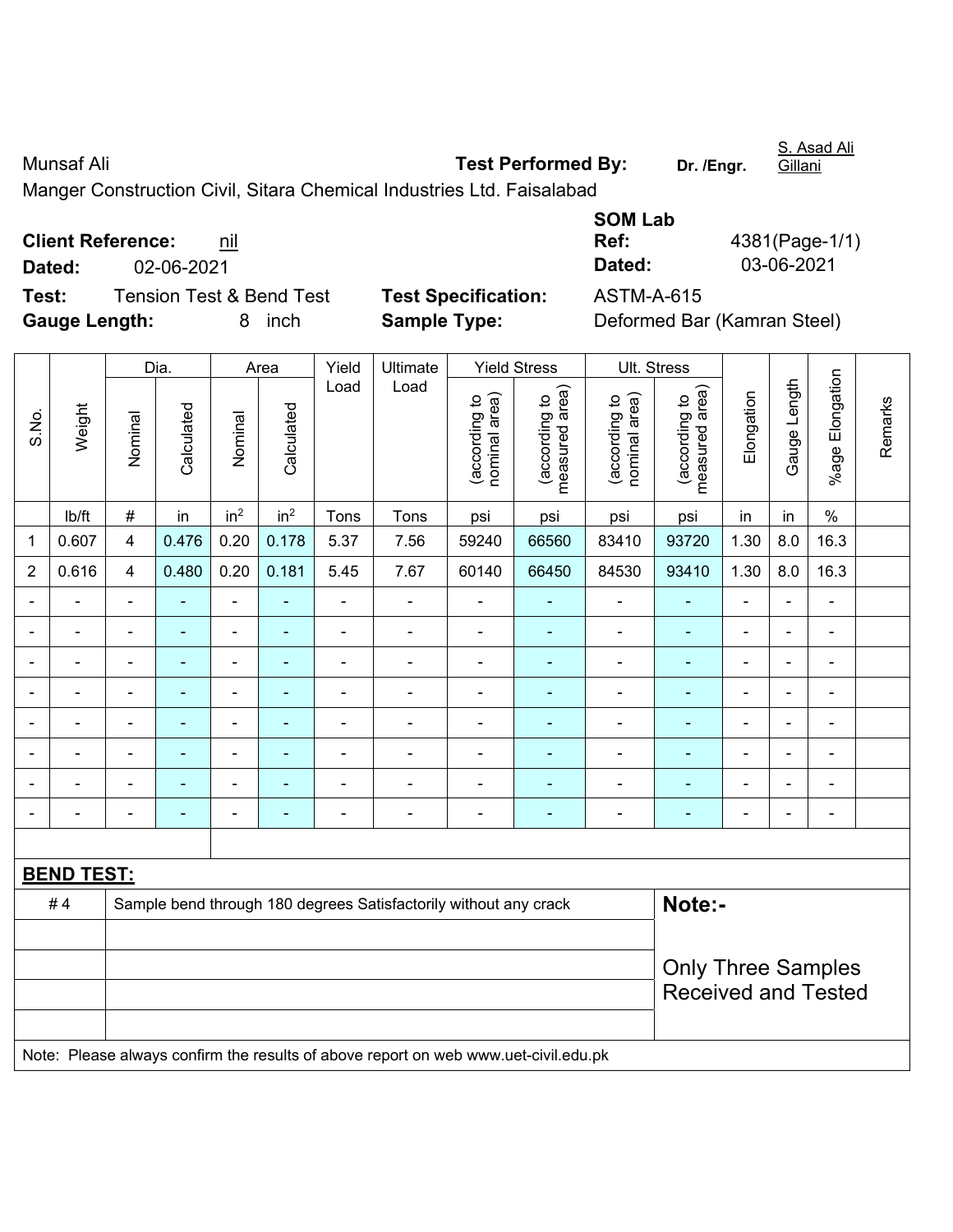Syed Mohsin Ali **Test Performed By:** Dr. /Engr. S. Asad Ali Gillani Resident Engineer, QA/QC, Department, Bahria Town, (Pvt) Ltd Lahore

|        | <b>Client Reference:</b> | QA/QC-Steel-2348         |                            | Ref:       | 4382(Page-1/ |
|--------|--------------------------|--------------------------|----------------------------|------------|--------------|
| Dated: | 02-06-2021               |                          |                            | Dated:     | 03-06-2021   |
| Test:  |                          | Tension Test & Bend Test | <b>Test Specification:</b> | ASTM-A-615 |              |
| $\sim$ |                          |                          |                            |            |              |

| <b>SOM Lab</b> |                |
|----------------|----------------|
| Ref:           | 4382(Page-1/2) |
| Dated:         | 03-06-2021     |
|                |                |

**Test Specification:** ASTM-A-615 **Gauge Length:** 8 inch **Sample Type:** Deformed Bar( Mughal Steel)

|                |                   |                | Dia.           |                          | Area            | Yield          | Ultimate                                                                            | <b>Yield Stress</b>            |                                 | Ult. Stress                    |                                 |                              |                |                      |         |
|----------------|-------------------|----------------|----------------|--------------------------|-----------------|----------------|-------------------------------------------------------------------------------------|--------------------------------|---------------------------------|--------------------------------|---------------------------------|------------------------------|----------------|----------------------|---------|
| S.No.          | Weight            | Nominal        | Calculated     | Nominal                  | Calculated      | Load           | Load                                                                                | nominal area)<br>(according to | (according to<br>measured area) | nominal area)<br>(according to | (according to<br>measured area) | Elongation                   | Gauge Length   | Elongation<br>%age l | Remarks |
|                | lb/ft             | $\#$           | in             | in <sup>2</sup>          | in <sup>2</sup> | Tons           | Tons                                                                                | psi                            | psi                             | psi                            | psi                             | in                           | in             | $\%$                 |         |
| 1              | 1.518             | 6              | 0.754          | 0.44                     | 0.446           | 15.57          | 20.10                                                                               | 78020                          | 76970                           | 100760                         | 99400                           | 1.20                         | 8.0            | 15.0                 |         |
| $\overline{2}$ | 1.520             | 6              | 0.754          | 0.44                     | 0.447           | 14.48          | 19.01                                                                               | 72560                          | 71420                           | 95290                          | 93800                           | 1.20                         | 8.0            | 15.0                 |         |
|                |                   | $\blacksquare$ |                | $\overline{a}$           |                 | $\overline{a}$ | ÷.                                                                                  |                                |                                 |                                |                                 | ÷.                           |                | ä,                   |         |
|                |                   | $\blacksquare$ | ۰              | $\blacksquare$           |                 | $\blacksquare$ | $\blacksquare$                                                                      | $\blacksquare$                 | ٠                               | $\blacksquare$                 | $\blacksquare$                  | ۰                            |                | $\blacksquare$       |         |
| $\blacksquare$ |                   | $\blacksquare$ | ۰              | $\blacksquare$           |                 | $\blacksquare$ | $\blacksquare$                                                                      | ä,                             | $\blacksquare$                  | $\blacksquare$                 | $\blacksquare$                  | $\blacksquare$               |                | $\blacksquare$       |         |
| $\blacksquare$ |                   | $\blacksquare$ | ÷              | $\blacksquare$           |                 | L,             | ÷,                                                                                  | L,                             | ٠                               | $\blacksquare$                 |                                 | ۰                            |                | ÷                    |         |
| $\blacksquare$ |                   | $\blacksquare$ | ÷              | $\blacksquare$           | $\blacksquare$  | ä,             | $\blacksquare$                                                                      | ä,                             | ٠                               | $\blacksquare$                 | $\blacksquare$                  | $\qquad \qquad \blacksquare$ | $\blacksquare$ | $\frac{1}{2}$        |         |
| $\blacksquare$ | $\blacksquare$    | $\blacksquare$ | ä,             | $\blacksquare$           | ٠               | L,             | ÷,                                                                                  | $\overline{a}$                 | ۰                               | $\blacksquare$                 | $\blacksquare$                  | $\blacksquare$               |                | ÷,                   |         |
|                |                   | $\blacksquare$ | $\blacksquare$ | $\blacksquare$           |                 | ä,             | $\blacksquare$                                                                      | ä,                             | ۰                               | $\blacksquare$                 | $\blacksquare$                  | $\blacksquare$               |                | ä,                   |         |
|                |                   | $\blacksquare$ | ۰              | $\overline{\phantom{0}}$ | ٠               | L.             | $\blacksquare$                                                                      | $\blacksquare$                 | $\overline{\phantom{0}}$        | $\blacksquare$                 | ÷                               | $\overline{\phantom{0}}$     |                | $\blacksquare$       |         |
|                |                   |                |                |                          |                 |                |                                                                                     |                                |                                 |                                |                                 |                              |                |                      |         |
|                | <b>BEND TEST:</b> |                |                |                          |                 |                |                                                                                     |                                |                                 |                                |                                 |                              |                |                      |         |
|                | #6                |                |                |                          |                 |                | Sample bend through 180 degrees Satisfactorily without any crack                    |                                |                                 |                                | Note:-                          |                              |                |                      |         |
|                |                   |                |                |                          |                 |                |                                                                                     |                                |                                 |                                |                                 |                              |                |                      |         |
|                |                   |                |                |                          |                 |                |                                                                                     |                                |                                 |                                | <b>Only Three Samples</b>       |                              |                |                      |         |
|                |                   |                |                |                          |                 |                |                                                                                     |                                |                                 |                                | <b>Received and Tested</b>      |                              |                |                      |         |
|                |                   |                |                |                          |                 |                |                                                                                     |                                |                                 |                                |                                 |                              |                |                      |         |
|                |                   |                |                |                          |                 |                | Note: Please always confirm the results of above report on web www.uet-civil.edu.pk |                                |                                 |                                |                                 |                              |                |                      |         |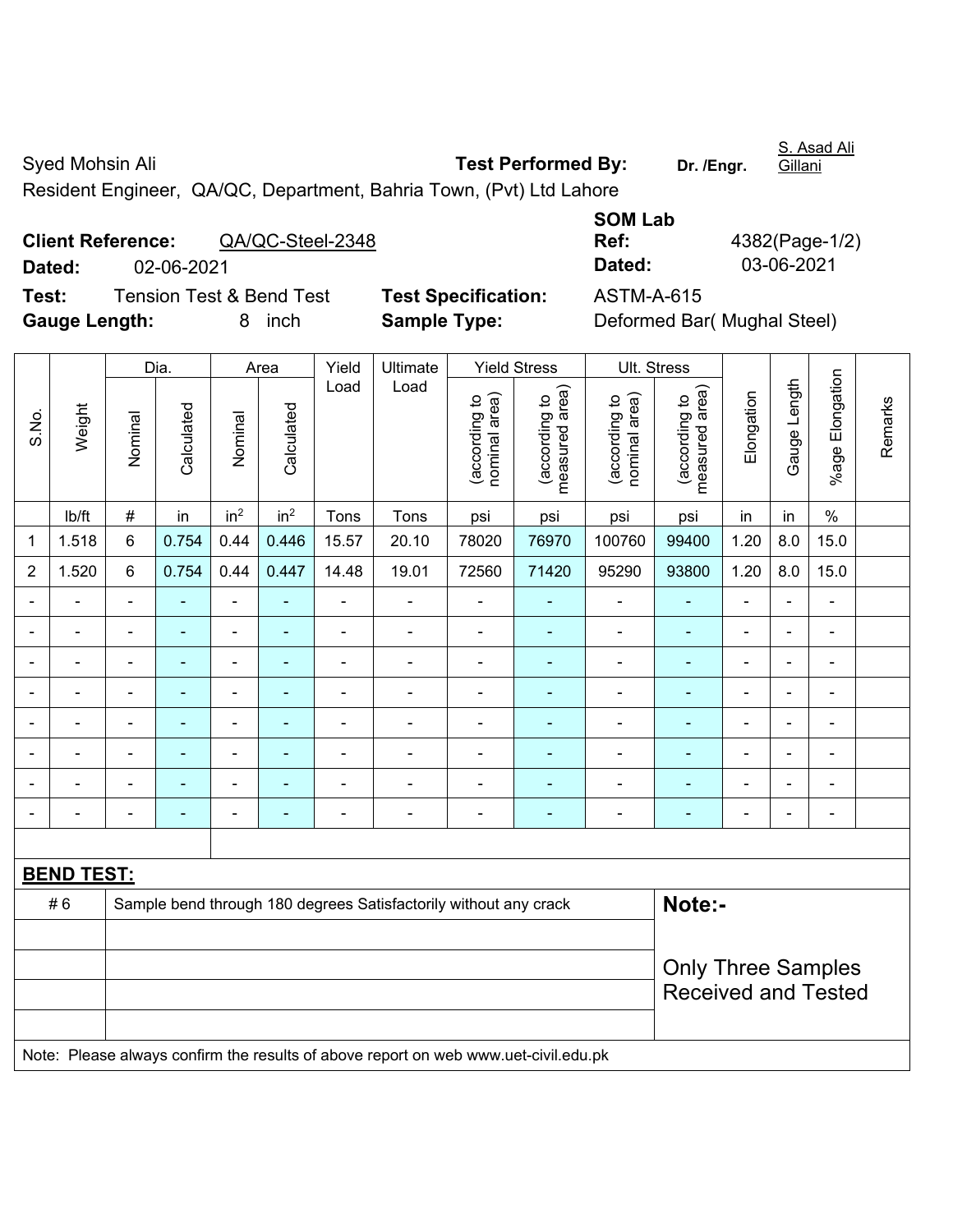Syed Mohsin Ali **Test Performed By:** Dr. /Engr. S. Asad Ali Gillani Resident Engineer, QA/QC, Department, Bahria Town, (Pvt) Ltd Lahore

| <b>Client Reference:</b> |            | QA/QC-Steel-2349                    |                            | Ref:       | 4382(Page-2) |
|--------------------------|------------|-------------------------------------|----------------------------|------------|--------------|
| Dated:                   | 02-06-2021 |                                     |                            | Dated:     | 03-06-2021   |
| Test:                    |            | <b>Tension Test &amp; Bend Test</b> | <b>Test Specification:</b> | ASTM-A-615 |              |
| $\sim$                   |            |                                     |                            |            |              |

| <b>SOM Lab</b> |                |
|----------------|----------------|
| Ref:           | 4382(Page-2/2) |
| Dated:         | 03-06-2021     |
|                |                |

**Test Specification:** ASTM-A-615 **Gauge Length:** 8 inch **Sample Type:** Deformed Bar( Mughal Steel)

|       |                   |                | Dia.           |                              | Area            | Yield          | Ultimate                                                                            |                                | <b>Yield Stress</b>             |                                | Ult. Stress                     |                |                |                 |         |
|-------|-------------------|----------------|----------------|------------------------------|-----------------|----------------|-------------------------------------------------------------------------------------|--------------------------------|---------------------------------|--------------------------------|---------------------------------|----------------|----------------|-----------------|---------|
| S.No. | Weight            | Nominal        | Calculated     | Nominal                      | Calculated      | Load           | Load                                                                                | nominal area)<br>(according to | (according to<br>measured area) | nominal area)<br>(according to | (according to<br>measured area) | Elongation     | Gauge Length   | %age Elongation | Remarks |
|       | lb/ft             | $\#$           | in             | in <sup>2</sup>              | in <sup>2</sup> | Tons           | Tons                                                                                | psi                            | psi                             | psi                            | psi                             | in             | in             | $\%$            |         |
| 1     | 0.664             | 4              | 0.498          | 0.20                         | 0.195           | 6.32           | 8.77                                                                                | 69700                          | 71480                           | 96670                          | 99150                           | 1.00           | 8.0            | 12.5            |         |
| 2     | 0.669             | 4              | 0.501          | 0.20                         | 0.197           | 6.39           | 8.74                                                                                | 70480                          | 71560                           | 96340                          | 97800                           | 1.10           | 8.0            | 13.8            |         |
|       |                   | $\blacksquare$ | ä,             | ÷,                           |                 | L,             | L,                                                                                  | ä,                             |                                 |                                | $\blacksquare$                  | L.             |                | ä,              |         |
|       |                   |                | ۰              | ÷                            |                 |                | $\blacksquare$                                                                      | $\blacksquare$                 |                                 | $\blacksquare$                 | $\blacksquare$                  | $\blacksquare$ |                | $\blacksquare$  |         |
|       |                   |                |                | $\blacksquare$               |                 |                | ÷                                                                                   | $\blacksquare$                 |                                 |                                |                                 |                |                |                 |         |
|       |                   | $\blacksquare$ | ä,             | ۰                            | ۰               |                | $\blacksquare$                                                                      |                                | ۰                               | ä,                             | $\blacksquare$                  | Ē,             | $\blacksquare$ | ÷               |         |
|       | $\blacksquare$    | $\blacksquare$ | $\blacksquare$ | $\qquad \qquad \blacksquare$ | ۰               | $\blacksquare$ | ä,                                                                                  | $\blacksquare$                 | ۰                               | $\blacksquare$                 | $\blacksquare$                  | $\blacksquare$ | $\blacksquare$ | ä,              |         |
|       | $\blacksquare$    | ä,             | ÷              | $\overline{\phantom{0}}$     |                 | $\blacksquare$ | ÷                                                                                   | $\blacksquare$                 |                                 | ×,                             | $\blacksquare$                  | ÷,             | $\blacksquare$ | ÷,              |         |
|       | ÷                 | $\blacksquare$ | ÷,             | $\qquad \qquad \blacksquare$ | ۰               | $\blacksquare$ | $\blacksquare$                                                                      |                                | ۰                               | $\blacksquare$                 | $\blacksquare$                  | $\blacksquare$ |                | ä,              |         |
|       |                   |                |                | $\blacksquare$               |                 |                | $\overline{\phantom{0}}$                                                            | ä,                             |                                 |                                | $\blacksquare$                  |                |                | ä,              |         |
|       |                   |                |                |                              |                 |                |                                                                                     |                                |                                 |                                |                                 |                |                |                 |         |
|       | <b>BEND TEST:</b> |                |                |                              |                 |                |                                                                                     |                                |                                 |                                |                                 |                |                |                 |         |
|       | #4                |                |                |                              |                 |                | Sample bend through 180 degrees Satisfactorily without any crack                    |                                |                                 |                                | Note:-                          |                |                |                 |         |
|       |                   |                |                |                              |                 |                |                                                                                     |                                |                                 |                                |                                 |                |                |                 |         |
|       |                   |                |                |                              |                 |                |                                                                                     |                                |                                 |                                | <b>Only Three Samples</b>       |                |                |                 |         |
|       |                   |                |                |                              |                 |                |                                                                                     |                                |                                 |                                | <b>Received and Tested</b>      |                |                |                 |         |
|       |                   |                |                |                              |                 |                |                                                                                     |                                |                                 |                                |                                 |                |                |                 |         |
|       |                   |                |                |                              |                 |                | Note: Please always confirm the results of above report on web www.uet-civil.edu.pk |                                |                                 |                                |                                 |                |                |                 |         |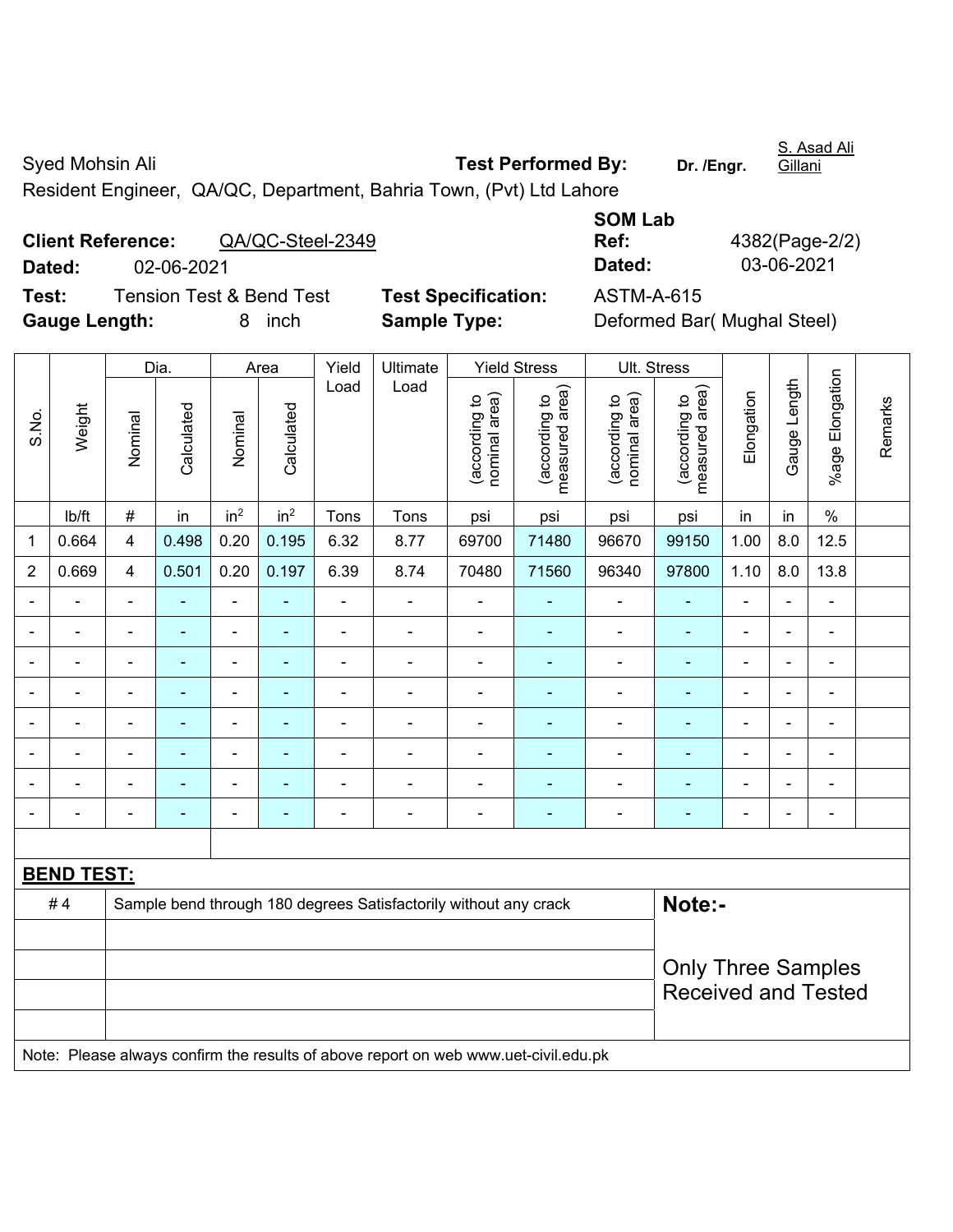Dr. Faisal Shabbir **Test Performed By:** Dr. /Engr.

CEO, SHABBIR HOSPITAL DASKA/SIALKOT

S. Asad Ali

**Gillani** 

**Client Reference:** NIL

**Dated:** 03-06-2021 **Dated:** 03-06-2021

**Test:** Tension Test & Bend Test **Test Specification:** ASTM-A-615 **Gauge Length:** 8 inch **Sample Type:** Deformed Bar

|                |                   |                | Dia.                                        |                          | Area                           | Yield                           | Ultimate                                                                            |                                 | <b>Yield Stress</b> |                | Ult. Stress                                            |                              |                          |                |  |
|----------------|-------------------|----------------|---------------------------------------------|--------------------------|--------------------------------|---------------------------------|-------------------------------------------------------------------------------------|---------------------------------|---------------------|----------------|--------------------------------------------------------|------------------------------|--------------------------|----------------|--|
| S.No.          | Weight            | Nominal        | Load<br>Calculated<br>Calculated<br>Nominal | Load                     | nominal area)<br>(according to | (according to<br>measured area) | (according to<br>nominal area)                                                      | (according to<br>measured area) | Elongation          | Gauge Length   | Elongation<br>$%$ age F                                | Remarks                      |                          |                |  |
|                | lb/ft             | #              | in                                          | in <sup>2</sup>          | in <sup>2</sup>                | Tons                            | Tons                                                                                | psi                             | psi                 | psi            | psi                                                    | in                           | in                       | $\%$           |  |
| 1              | 1.430             | 6              | 0.731                                       | 0.44                     | 0.420                          | 13.61                           | 17.23                                                                               | 68210                           | 71460               | 86350          | 90460                                                  | 1.10                         | 8.0                      | 13.8           |  |
| $\overline{2}$ | 0.648             | 4              | 0.492                                       | 0.20                     | 0.190                          | 6.22                            | 7.75                                                                                | 68570                           | 72180               | 85430          | 89930                                                  | 1.00                         | 8.0                      | 12.5           |  |
| ä,             | $\blacksquare$    | $\blacksquare$ |                                             | $\blacksquare$           | ÷                              | $\blacksquare$                  | $\blacksquare$                                                                      | $\overline{\phantom{0}}$        | $\blacksquare$      | ÷              | $\blacksquare$                                         | ÷,                           | $\blacksquare$           | ÷,             |  |
|                | $\blacksquare$    | $\blacksquare$ | $\blacksquare$                              | $\blacksquare$           | ÷                              | $\overline{\phantom{a}}$        | $\blacksquare$                                                                      | $\qquad \qquad \blacksquare$    | $\blacksquare$      | ÷              | $\blacksquare$                                         | $\qquad \qquad \blacksquare$ | $\overline{\phantom{a}}$ | ÷              |  |
| $\blacksquare$ | $\blacksquare$    | $\blacksquare$ | $\blacksquare$                              | $\overline{\phantom{0}}$ | ä,                             | $\blacksquare$                  | $\blacksquare$                                                                      | $\blacksquare$                  | $\blacksquare$      | $\blacksquare$ | $\blacksquare$                                         | $\blacksquare$               | $\blacksquare$           | ä,             |  |
|                |                   | $\overline{a}$ |                                             | $\blacksquare$           | $\blacksquare$                 | $\blacksquare$                  | $\blacksquare$                                                                      | $\qquad \qquad \blacksquare$    | $\blacksquare$      | ÷              | ÷,                                                     | $\blacksquare$               |                          | $\blacksquare$ |  |
|                |                   |                |                                             |                          |                                |                                 | $\blacksquare$                                                                      | ۰                               | $\blacksquare$      | $\blacksquare$ | $\blacksquare$                                         |                              |                          |                |  |
|                |                   | ۰              |                                             |                          |                                | $\blacksquare$                  | ٠                                                                                   | $\blacksquare$                  | ٠                   |                | $\overline{\phantom{a}}$                               | $\blacksquare$               |                          |                |  |
|                |                   | $\blacksquare$ |                                             | $\blacksquare$           | ۰                              | $\blacksquare$                  | $\blacksquare$                                                                      | $\blacksquare$                  | $\blacksquare$      | $\blacksquare$ | $\overline{\phantom{a}}$                               | $\blacksquare$               |                          | $\blacksquare$ |  |
| $\blacksquare$ |                   | $\overline{a}$ |                                             | $\blacksquare$           | ۰                              | $\blacksquare$                  | $\blacksquare$                                                                      | $\overline{\phantom{a}}$        | $\blacksquare$      | ÷              | $\blacksquare$                                         | $\blacksquare$               | $\blacksquare$           | ÷              |  |
|                |                   |                |                                             |                          |                                |                                 |                                                                                     |                                 |                     |                |                                                        |                              |                          |                |  |
|                | <b>BEND TEST:</b> |                |                                             |                          |                                |                                 |                                                                                     |                                 |                     |                |                                                        |                              |                          |                |  |
|                | #6                |                |                                             |                          |                                |                                 | Sample bend through 180 degrees Satisfactorily without any crack                    |                                 |                     |                | Note:-                                                 |                              |                          |                |  |
|                | #4                |                |                                             |                          |                                |                                 | Sample bend through 180 degrees Satisfactorily without any crack                    |                                 |                     |                |                                                        |                              |                          |                |  |
|                |                   |                |                                             |                          |                                |                                 |                                                                                     |                                 |                     |                | <b>Only Four Samples</b><br><b>Received and Tested</b> |                              |                          |                |  |
|                |                   |                |                                             |                          |                                |                                 | Note: Please always confirm the results of above report on web www.uet-civil.edu.pk |                                 |                     |                |                                                        |                              |                          |                |  |

**SOM Lab Ref:** 4383(Page-2/2)<br> **Dated:** 03-06-2021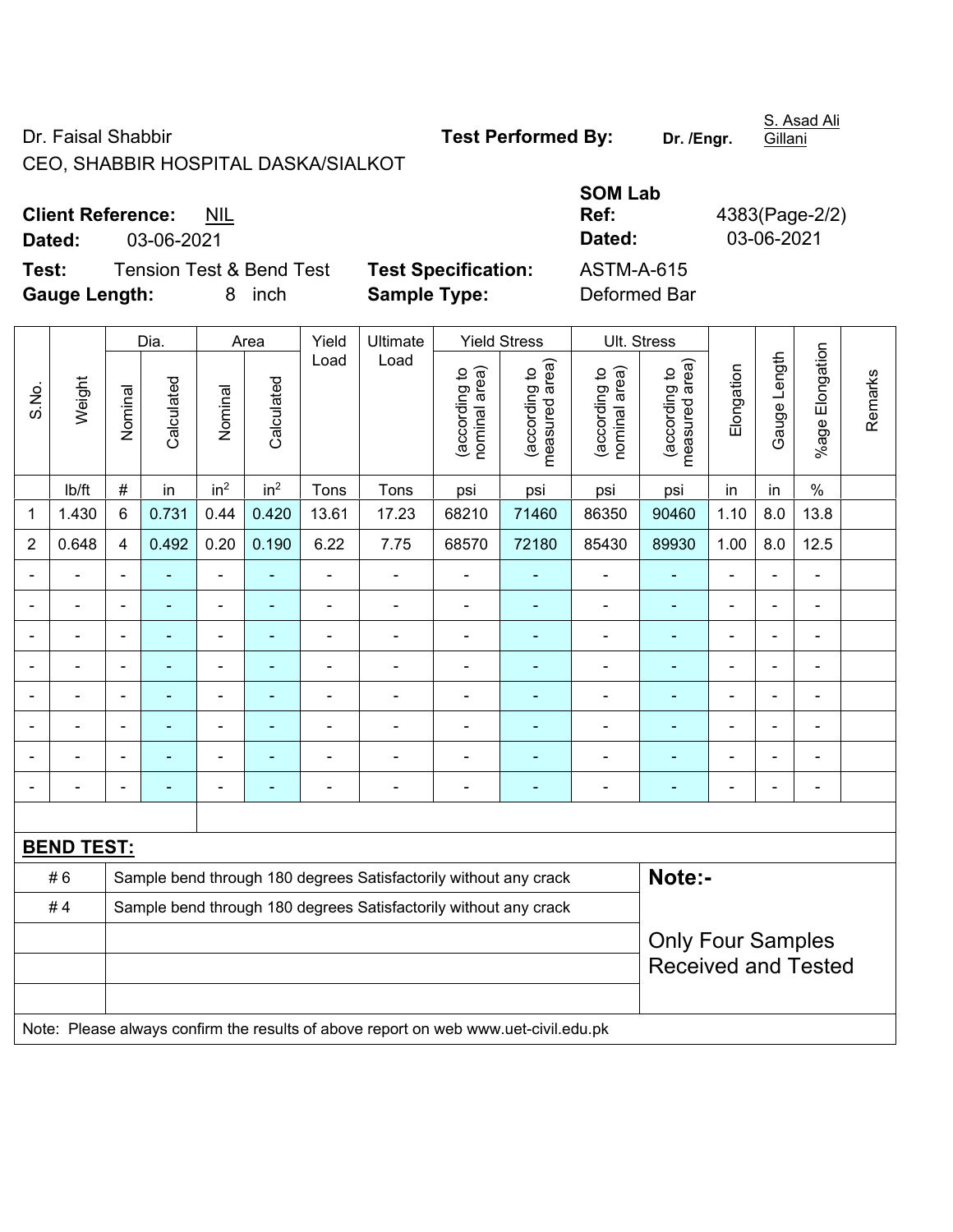Engr. Naveed Sadiq **Test Performed By: Dr. /Engr.**  Resident Engineer, Orbit Housing, Lahore

**Client Reference:** Nil

**Dated:** 03-06-2021 **Dated:** 03-06-2021 **Test:** Tension Test & Bend Test **Test Specification:** ASTM-A-615 **Gauge Length:** 8 inch **Sample Type:** Deformed Bar Dia. | Area | Yield | Ultimate | Yield Stress | Ult. Stress Load Load (according to<br>measured area) measured area) (according to<br>measured area) measured area) (according to<br>nominal area) (according to<br>nominal area) nominal area) nominal area) Elongation Elongation (according to (according to (according to (according to Weight **Calculated Calculated** Calculated Calculated S.No. Nominal Nominal Nominal Nominal

%age Elongation %age Elongation Gauge Length Gauge Length Remarks Remarks | lb/ft | # | in | in<sup>2</sup> | in<sup>2</sup> | Tons | Tons | psi | psi | psi | psi | in | in | % 1 | 2.644 | 8 | 0.995 | 0.79 | 0.777 | 24.41 | 34.91 | 68160 | 69300 | 97470 | 99100 | 1.20 | 8.0 | 15.0 2 | 2.655 | 8 | 0.997 | 0.79 | 0.780 | 23.75 | 34.91 | 66310 | 67160 | 97470 | 98720 | 1.30 | 8.0 | 16.3 3 | 1.514 | 6 | 0.753 | 0.44 | 0.445 | 13.78 | 20.61 | 69080 | 68310 | 103310 | 102150 | 1.10 | 8.0 | 13.8 4 | 1.519 | 6 | 0.754 | 0.44 | 0.446 | 13.88 | 21.00 | 69590 | 68660 | 105260 | 103840 | 1.20 | 8.0 | 15.0 5 | 0.651 | 4 | 0.493 | 0.20 | 0.191 | 6.22 | 9.28 | 68570 | 71800 | 102290 | 107110 | 1.10 | 8.0 | 13.8 6 | 0.645 | 4 | 0.492 | 0.20 | 0.190 | 5.78 | 8.79 | 63740 | 67090 | 96900 | 102000 | 1.30 | 8.0 | 16.3 - - - - - - - - - - - - - - - - - - - - - - - - - - - - - - - - - - - - - - - - - - - - - - - - - - - - - - - - - - - - **BEND TEST:**  # 8 Sample bend through 180 degrees Satisfactorily without any crack **Note:-**#6 Sample bend through 180 degrees Satisfactorily without any crack #4 Sample bend through 180 degrees Satisfactorily without any crack Only Nine Samples Received and Tested Note: Please always confirm the results of above report on web www.uet-civil.edu.pk

**SOM Lab Ref:** 4384(Page-1/1)

S. Asad Ali Gillani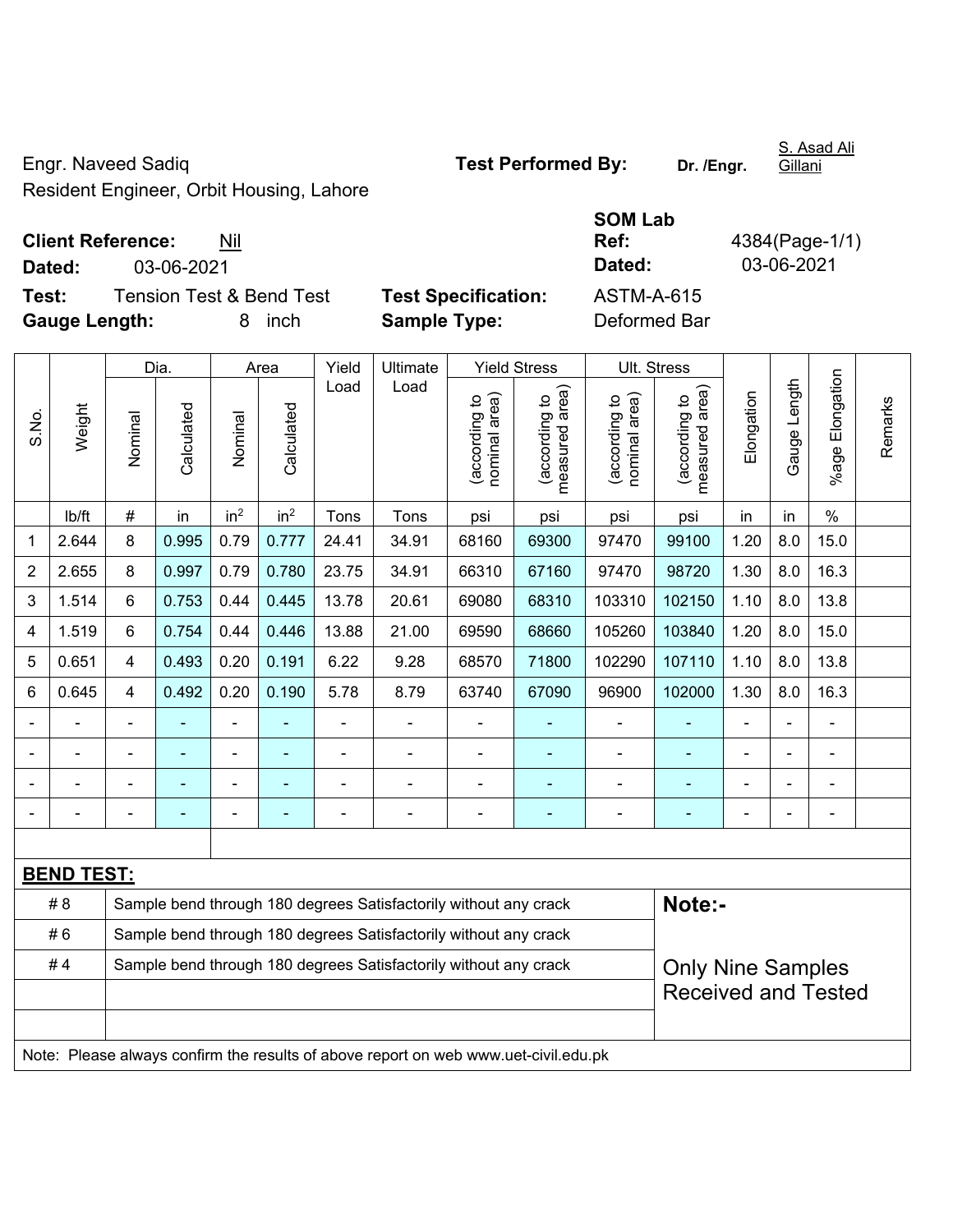Project Manager, **Test Performed By:** Dr. /Engr.

S. Asad Ali Gillani

Primier Developer, Lyallpur Galleria Faisalabad

|        |                                    |                            | <b>SOM Lab</b> |             |
|--------|------------------------------------|----------------------------|----------------|-------------|
|        | <b>Client Reference:</b><br>LG-FSD |                            | Ref:           | 4386(Page-1 |
| Dated: | 01-06-2021                         |                            | Dated:         | 03-06-2021  |
| Test:  | Tension Test                       | <b>Test Specification:</b> | ASTM-A-615     |             |

Lab **Ref:** 4386(Page-1/1)

**Gauge Length:** 8 inch **Sample Type:** Deformed Bar (FF Steel)

|                |                                                                        |                | Dia.           |                          | Area            | Yield          | Ultimate                                                                            |                                | <b>Yield Stress</b>             |                                | Ult. Stress                     |                |                |                 |         |  |
|----------------|------------------------------------------------------------------------|----------------|----------------|--------------------------|-----------------|----------------|-------------------------------------------------------------------------------------|--------------------------------|---------------------------------|--------------------------------|---------------------------------|----------------|----------------|-----------------|---------|--|
| S.No.          | Weight                                                                 | Nominal        | Calculated     | Nominal                  | Calculated      | Load           | Load                                                                                | nominal area)<br>(according to | (according to<br>measured area) | (according to<br>nominal area) | measured area)<br>(according to | Elongation     | Gauge Length   | %age Elongation | Remarks |  |
|                | lb/ft                                                                  | #              | in             | in <sup>2</sup>          | in <sup>2</sup> | Tons           | Tons                                                                                | psi                            | psi                             | psi                            | psi                             | in             | in             | $\%$            |         |  |
| 1              | 2.592                                                                  | 8              | 0.985          | 0.79                     | 0.762           | 24.72          | 35.04                                                                               | 69010                          | 71550                           | 97810                          | 101410                          | 1.20           | 8.0            | 15.0            |         |  |
| $\overline{2}$ | 1.499                                                                  | 6              | 0.749          | 0.44                     | 0.441           | 13.81          | 19.29                                                                               | 69240                          | 69080                           | 96670                          | 96450                           | 1.20           | 8.0            | 15.0            |         |  |
| 3              | 0.606                                                                  | $\overline{4}$ | 0.476          | 0.20                     | 0.178           | 6.39           | 8.69                                                                                | 70480                          | 79190                           | 95770                          | 107610                          | 1.10           | 8.0            | 13.8            |         |  |
|                |                                                                        | ä,             | ä,             | $\overline{\phantom{a}}$ | $\blacksquare$  | $\blacksquare$ | ÷,                                                                                  | $\blacksquare$                 | ä,                              | $\overline{\phantom{a}}$       | L,                              | $\blacksquare$ | L,             | ÷,              |         |  |
|                |                                                                        |                | ä,             | ä,                       |                 |                | L.                                                                                  | $\blacksquare$                 | $\blacksquare$                  | ä,                             | ä,                              |                |                | L.              |         |  |
|                |                                                                        |                |                | L.                       |                 |                | ÷.                                                                                  |                                | $\blacksquare$                  |                                |                                 |                |                |                 |         |  |
|                |                                                                        |                |                | ÷                        |                 |                | ÷                                                                                   |                                | ä,                              |                                | ÷,                              |                |                | ä,              |         |  |
|                |                                                                        | $\blacksquare$ | Ē,             | ÷                        | $\blacksquare$  | L,             | ÷.                                                                                  | $\blacksquare$                 | ٠                               | $\blacksquare$                 | ä,                              | $\blacksquare$ | $\blacksquare$ | ÷.              |         |  |
|                |                                                                        |                | $\blacksquare$ | ä,                       |                 |                | Ē,                                                                                  | Ē,                             | ä,                              |                                | ÷                               |                | ä,             | $\blacksquare$  |         |  |
| $\blacksquare$ |                                                                        | $\blacksquare$ | ٠              | ÷                        | ٠               |                | ä,                                                                                  | $\overline{a}$                 | ٠                               | $\blacksquare$                 | ä,                              | $\blacksquare$ | $\blacksquare$ | $\blacksquare$  |         |  |
|                |                                                                        |                |                |                          |                 |                |                                                                                     |                                |                                 |                                |                                 |                |                |                 |         |  |
|                | <b>BEND TEST:</b>                                                      |                |                |                          |                 |                |                                                                                     |                                |                                 |                                |                                 |                |                |                 |         |  |
|                | # 8                                                                    |                |                |                          |                 |                | Sample bend through 180 degrees Satisfactorily without any crack                    |                                |                                 |                                | Note:-                          |                |                |                 |         |  |
|                | #6                                                                     |                |                |                          |                 |                | Sample bend through 180 degrees Satisfactorily without any crack                    |                                |                                 |                                |                                 |                |                |                 |         |  |
|                | #4<br>Sample bend through 180 degrees Satisfactorily without any crack |                |                |                          |                 |                |                                                                                     |                                |                                 |                                | <b>Only Six Samples</b>         |                |                |                 |         |  |
|                |                                                                        |                |                |                          |                 |                |                                                                                     |                                |                                 |                                | <b>Received and Tested</b>      |                |                |                 |         |  |
|                |                                                                        |                |                |                          |                 |                |                                                                                     |                                |                                 |                                |                                 |                |                |                 |         |  |
|                |                                                                        |                |                |                          |                 |                | Note: Please always confirm the results of above report on web www.uet-civil.edu.pk |                                |                                 |                                |                                 |                |                |                 |         |  |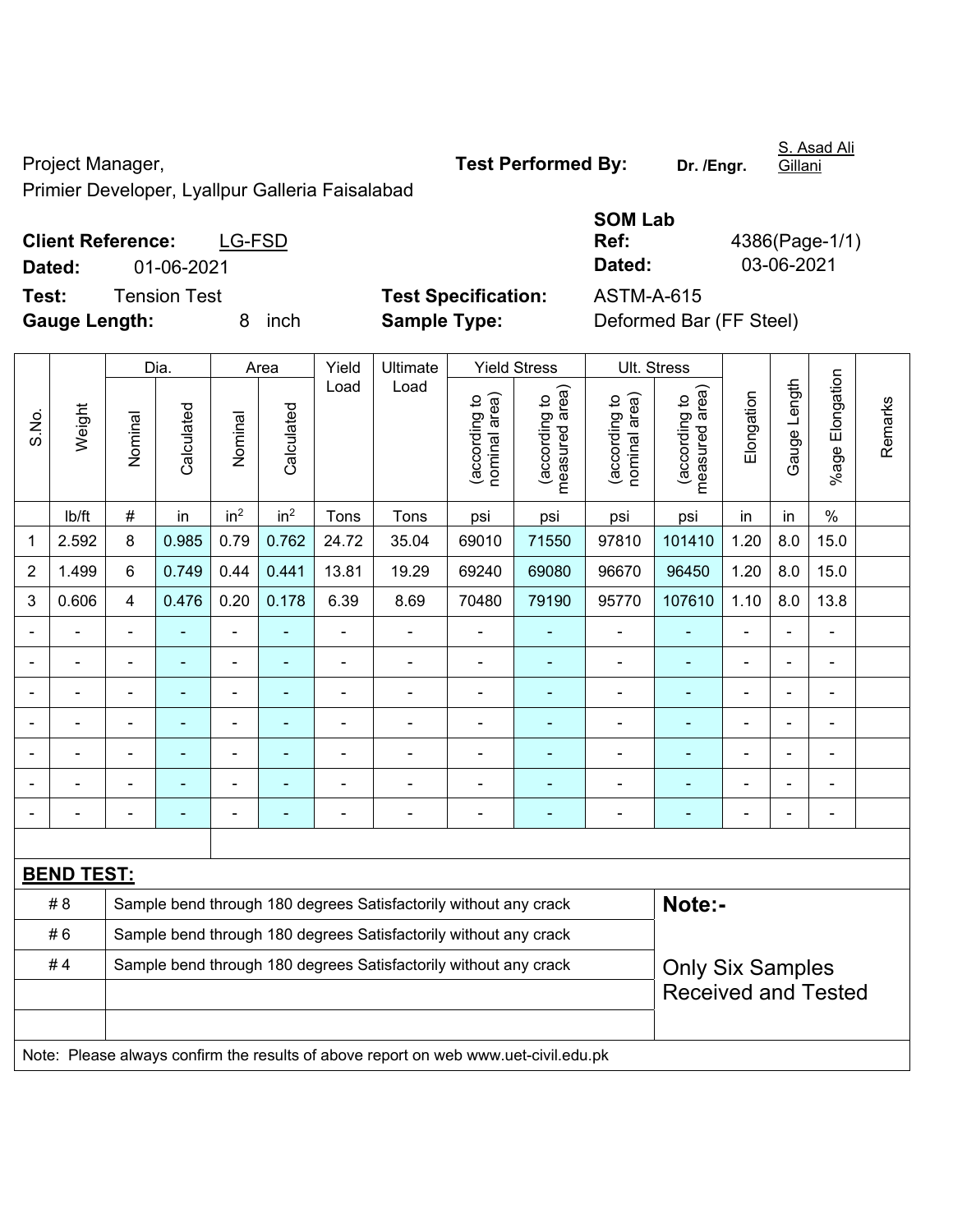Maj Adnan khalid® **Test Performed By:** Dr. /Engr. **S. Asad Ali Gillan** 

Dy Dir MTL, Const of Drain at J-Block DHA Ph-I - (M/S Hadhmi Brothers)

**SOM Lab Ref:** 4388(Page-1/1) **Dated:** 03-06-2021 **Dated:** 03-06-2021

### **Client Reference:** 408/241/E/Lab/77/Nil

**Test:** Tension Test & Bend Test **Test Specification:** ASTM-A-615 **Gauge Length:** 8 inch **Sample Type:** Deformed Bar ( Model Steel)

|                |                          |                | Dia.                     |                 | Area            | Yield          | Ultimate<br>Load                                                                    |                                | <b>Yield Stress</b>             |                                | Ult. Stress                     |                |                          |                          |         |
|----------------|--------------------------|----------------|--------------------------|-----------------|-----------------|----------------|-------------------------------------------------------------------------------------|--------------------------------|---------------------------------|--------------------------------|---------------------------------|----------------|--------------------------|--------------------------|---------|
| S.No.          | Weight                   | Nominal        | Calculated               | Nominal         | Calculated      | Load           |                                                                                     | nominal area)<br>(according to | (according to<br>measured area) | (according to<br>nominal area) | measured area)<br>(according to | Elongation     | Gauge Length             | %age Elongation          | Remarks |
|                | Ib/ft                    | $\#$           | in                       | in <sup>2</sup> | in <sup>2</sup> | Tons           | Tons                                                                                | psi                            | psi                             | psi                            | psi                             | in             | in                       | $\%$                     |         |
| 1              | 0.668                    | 4              | 0.500                    | 0.20            | 0.196           | 5.81           | 8.43                                                                                | 64080                          | 65380                           | 92960                          | 94860                           | 1.40           | 8.0                      | 17.5                     |         |
| $\overline{2}$ | 0.661                    | 4              | 0.497                    | 0.20            | 0.194           | 6.12           | 8.51                                                                                | 67450                          | 69530                           | 93860                          | 96770                           | 1.20           | 8.0                      | 15.0                     |         |
|                |                          |                |                          |                 |                 |                | ä,                                                                                  | ä,                             |                                 |                                |                                 |                |                          | ä,                       |         |
|                |                          |                | ۰                        | $\overline{a}$  |                 |                | ÷                                                                                   | $\blacksquare$                 | $\overline{\phantom{0}}$        | $\overline{\phantom{0}}$       | -                               |                |                          | $\overline{\phantom{0}}$ |         |
| $\blacksquare$ | $\overline{\phantom{0}}$ | $\blacksquare$ | $\blacksquare$           | ÷               |                 | $\blacksquare$ | $\blacksquare$                                                                      | $\blacksquare$                 | $\blacksquare$                  | $\blacksquare$                 | $\blacksquare$                  | $\blacksquare$ | $\overline{\phantom{0}}$ | $\blacksquare$           |         |
|                | $\overline{a}$           | $\blacksquare$ | $\overline{\phantom{0}}$ | ÷,              |                 | $\blacksquare$ | ÷                                                                                   | $\overline{\phantom{a}}$       | ٠                               | $\blacksquare$                 | $\blacksquare$                  | $\blacksquare$ | $\overline{\phantom{0}}$ | $\blacksquare$           |         |
|                | $\blacksquare$           | $\blacksquare$ | ÷                        | ÷,              |                 | $\blacksquare$ | ä,                                                                                  | $\blacksquare$                 | $\blacksquare$                  | $\blacksquare$                 | $\blacksquare$                  | $\blacksquare$ |                          | $\blacksquare$           |         |
|                | ä,                       | ä,             |                          | $\blacksquare$  |                 |                | ÷                                                                                   | ä,                             |                                 |                                |                                 |                |                          | $\blacksquare$           |         |
|                |                          |                |                          | $\blacksquare$  |                 |                |                                                                                     | ä,                             |                                 | $\blacksquare$                 |                                 |                |                          |                          |         |
| $\blacksquare$ | $\overline{a}$           | ä,             | $\overline{\phantom{0}}$ | ÷               |                 | $\blacksquare$ | ÷                                                                                   | $\blacksquare$                 | $\blacksquare$                  | $\blacksquare$                 | $\blacksquare$                  | $\blacksquare$ | $\overline{\phantom{0}}$ | $\overline{\phantom{a}}$ |         |
|                |                          |                |                          |                 |                 |                |                                                                                     |                                |                                 |                                |                                 |                |                          |                          |         |
|                | <b>BEND TEST:</b>        |                |                          |                 |                 |                |                                                                                     |                                |                                 |                                |                                 |                |                          |                          |         |
|                | #4                       |                |                          |                 |                 |                | Sample bend through 180 degrees Satisfactorily without any crack                    |                                |                                 |                                | Note:-                          |                |                          |                          |         |
|                |                          |                |                          |                 |                 |                |                                                                                     |                                |                                 |                                |                                 |                |                          |                          |         |
|                |                          |                |                          |                 |                 |                |                                                                                     |                                |                                 |                                | <b>Only Three Samples</b>       |                |                          |                          |         |
|                |                          |                |                          |                 |                 |                |                                                                                     |                                |                                 |                                | <b>Received and Tested</b>      |                |                          |                          |         |
|                |                          |                |                          |                 |                 |                |                                                                                     |                                |                                 |                                |                                 |                |                          |                          |         |
|                |                          |                |                          |                 |                 |                | Note: Please always confirm the results of above report on web www.uet-civil.edu.pk |                                |                                 |                                |                                 |                |                          |                          |         |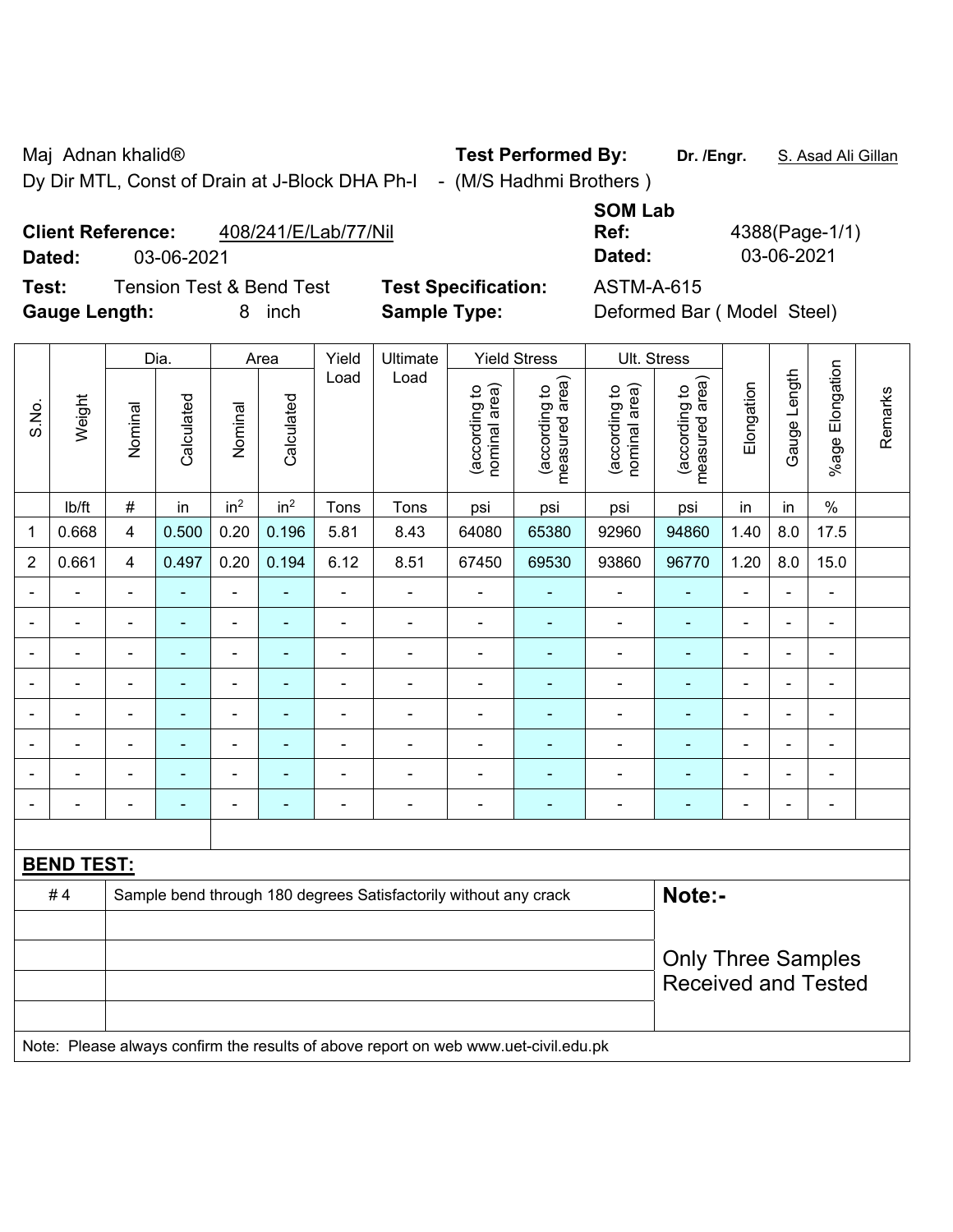Asif Pervaiz Butt **Test Performed By:** Dr. /Engr.

S. Asad Ali Gillani

Project Manager, AYQ Developers Pvt. Ltd. Lahore

### **Client Reference:** Nil

**Dated:** 03-06-2021 **Dated:** 03-06-2021

**Test:** Tension Test & Bend Test **Test Specification:** ASTM-A-615 **Gauge Length:** 8 inch **Sample Type:** Deformed Bar (AF Steel)

| SOM Lab |                |
|---------|----------------|
| Ref:    | 4390(Page-1/1) |
| Dated:  | 03-06-2021     |
|         |                |

|                |                   |                                                | Dia.           | Area            |                                | Yield                           | Ultimate<br>Load                                                                    |                                 | <b>Yield Stress</b> | Ult. Stress    |                            |                |                |                          |  |  |
|----------------|-------------------|------------------------------------------------|----------------|-----------------|--------------------------------|---------------------------------|-------------------------------------------------------------------------------------|---------------------------------|---------------------|----------------|----------------------------|----------------|----------------|--------------------------|--|--|
| S.No.          | Weight            | Calculated<br>Calculated<br>Nominal<br>Nominal | Load           |                 | nominal area)<br>(according to | measured area)<br>(according to | nominal area)<br>(according to                                                      | measured area)<br>(according to | Elongation          | Gauge Length   | %age Elongation            | Remarks        |                |                          |  |  |
|                | lb/ft             | $\#$                                           | in             | in <sup>2</sup> | in <sup>2</sup>                | Tons                            | Tons                                                                                | psi                             | psi                 | psi            | psi                        | in             | in             | $\%$                     |  |  |
| 1              | 1.473             | 6                                              | 0.743          | 0.44            | 0.433                          | 14.14                           | 18.96                                                                               | 70870                           | 72020               | 95040          | 96570                      | 1.10           | 8.0            | 13.8                     |  |  |
| $\overline{2}$ | 1.475             | 6                                              | 0.743          | 0.44            | 0.433                          | 13.78                           | 18.86                                                                               | 69080                           | 70200               | 94530          | 96060                      | 1.00           | 8.0            | 12.5                     |  |  |
| 3              | 1.477             | $6\phantom{1}$                                 | 0.743          | 0.44            | 0.434                          | 13.48                           | 18.86                                                                               | 67550                           | 68480               | 94530          | 95830                      | 1.20           | 8.0            | 15.0                     |  |  |
|                |                   |                                                |                |                 |                                |                                 |                                                                                     |                                 |                     | $\blacksquare$ | $\blacksquare$             | $\blacksquare$ |                | ÷                        |  |  |
| $\blacksquare$ |                   | $\blacksquare$                                 | ä,             | $\blacksquare$  | $\blacksquare$                 | $\blacksquare$                  | ÷,                                                                                  | $\overline{\phantom{a}}$        | $\blacksquare$      | $\blacksquare$ | $\blacksquare$             | $\blacksquare$ | ÷,             | $\overline{\phantom{a}}$ |  |  |
|                | $\blacksquare$    | $\blacksquare$                                 | ÷,             | $\blacksquare$  | ٠                              | $\blacksquare$                  | ä,                                                                                  | $\blacksquare$                  | ٠                   | $\blacksquare$ | $\blacksquare$             | $\blacksquare$ | ä,             | $\overline{\phantom{a}}$ |  |  |
|                |                   | $\overline{\phantom{a}}$                       | ÷,             | $\blacksquare$  | ÷                              | $\blacksquare$                  | ÷,                                                                                  | $\blacksquare$                  | ÷                   | $\blacksquare$ | $\blacksquare$             | $\blacksquare$ | ÷,             | $\overline{\phantom{a}}$ |  |  |
|                |                   | $\blacksquare$                                 | ä,             | $\blacksquare$  |                                | $\blacksquare$                  | ÷                                                                                   | $\blacksquare$                  | ٠                   | $\blacksquare$ | $\blacksquare$             |                | $\blacksquare$ | $\blacksquare$           |  |  |
|                |                   |                                                | $\blacksquare$ |                 |                                |                                 | L.                                                                                  |                                 |                     | L,             | $\blacksquare$             |                |                | ÷                        |  |  |
|                |                   |                                                |                |                 |                                |                                 |                                                                                     |                                 |                     |                |                            |                | $\blacksquare$ | ۰                        |  |  |
|                |                   |                                                |                |                 |                                |                                 |                                                                                     |                                 |                     |                |                            |                |                |                          |  |  |
|                | <b>BEND TEST:</b> |                                                |                |                 |                                |                                 |                                                                                     |                                 |                     |                |                            |                |                |                          |  |  |
|                | #6                |                                                |                |                 |                                |                                 | Sample bend through 180 degrees Satisfactorily without any crack                    |                                 |                     |                | Note:-                     |                |                |                          |  |  |
|                |                   |                                                |                |                 |                                |                                 |                                                                                     |                                 |                     |                |                            |                |                |                          |  |  |
|                |                   |                                                |                |                 |                                |                                 | <b>Only Four Samples</b>                                                            |                                 |                     |                |                            |                |                |                          |  |  |
|                |                   |                                                |                |                 |                                |                                 |                                                                                     |                                 |                     |                | <b>Received and Tested</b> |                |                |                          |  |  |
|                |                   |                                                |                |                 |                                |                                 |                                                                                     |                                 |                     |                |                            |                |                |                          |  |  |
|                |                   |                                                |                |                 |                                |                                 | Note: Please always confirm the results of above report on web www.uet-civil.edu.pk |                                 |                     |                |                            |                |                |                          |  |  |